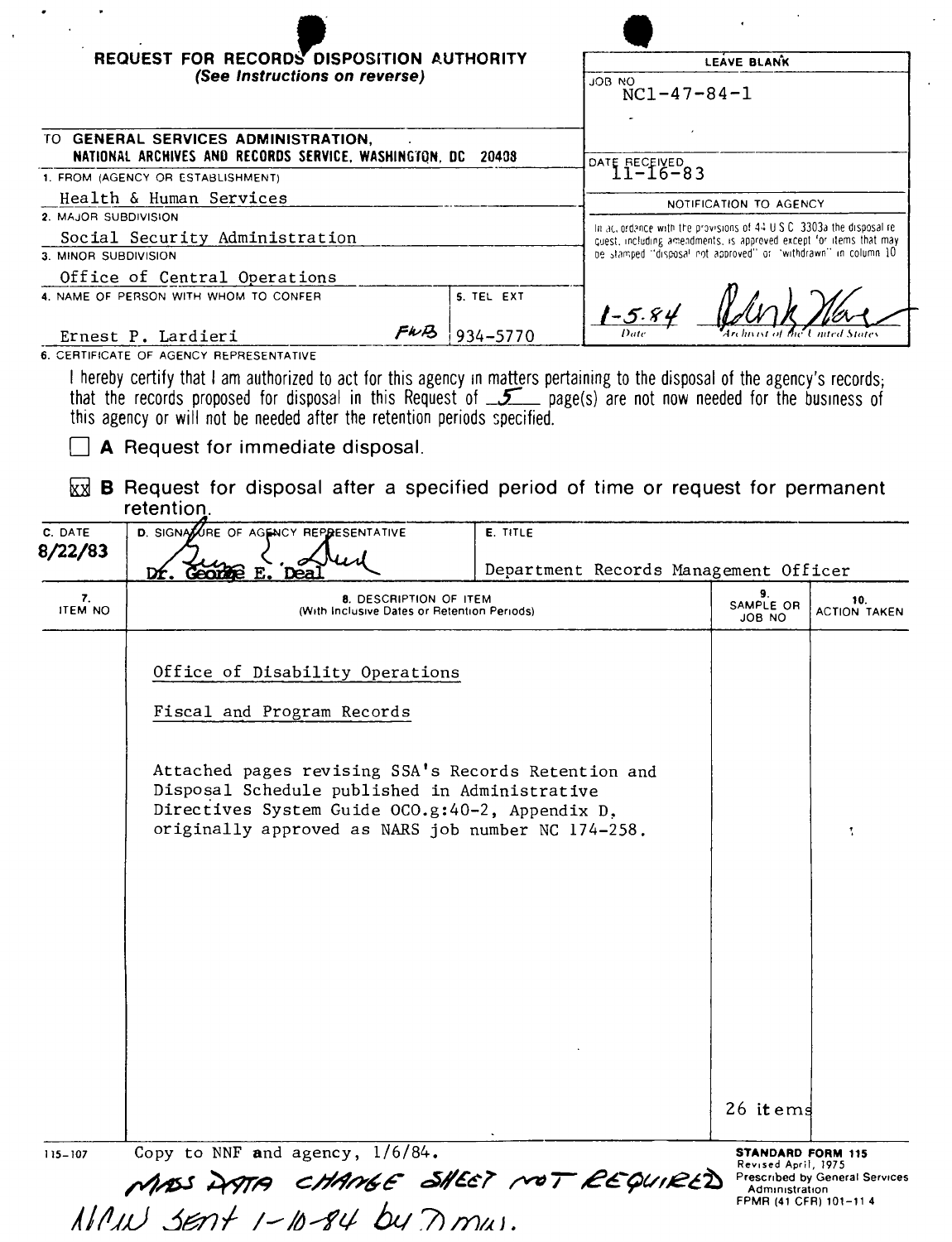

# **INSTRUCTIONS**



Use Standard Form 115 (obtainable from supply depots of the Federal Supply Service, General Services Administration) and the continuation sheet Standard Form 115a (obtainable from the Records Disposition Division. Office of Federal Records Centers, National Archives and Records Service, Washington, D.C. 20408) to obtain authority to dispose of records or to request permanent retention of records. Detach the fifth copy from the set and keep as your reference copy. Submit the first four copies of the set to the National Archives and Records Service. One copy will be returned to the agency as notification of items that are authorized for disposal Items withdrawn or not approved for disposal will be so marked. Fach SF 115 requiring Comptroller General concurrence must be accompanied by a notification of approval from GAO.

#### Specific Instructions

 $F$ ntrics  $T/2$  and  $T$  should show what agency has custody of the records that are identified on the form, and should contain the name of the department or independent agency, and its major and minor sul divisions

Entries 4 and 5 should help identify and locate the person to whom inquiries regarding the records should be directed.

Entry 6 should be signed and dated on the four copies by the an ency representative. The number of pages involved in the request should be inserted

Box A should be checked if the records may be disposed of immediately. Box B should be checked if continuing disposal authority is requested or if permanent retention is requested. Only one box may be checked.

 $Entrv$  7 should contain the numbers of the items of records identified on the form in sequence, i.e., 1, 2, 3, 4, etc.

Entry 8 should show what records are proposed for disposal.

Center headings showd indicate what office's records are involved if all records described on the form are not those of the same office or if they are records created by another office or agency.

An identification should be provided of the types of records involved if they are other than textural records, for example, if they are photographic records, sound recordings, or cartographic records

An itemization and accurate identification should be provided of the series of records that are proposed for disposal or refention Each series should comprise the 'argest proctical grouping of separately organized and logically retated riatinals that can be treated as a single unit for purposes of disposal. Component parts of a senies may be fisted suparately if numbered conscentively as Tal Tb, etc., under the general suries entry

A statement should be provided showing when disposal is to be made of the records, thus:

If immediate disposal is requested of post-accumulations of records, the inclusive dates during which the records wire produced should be stated.  $\mathcal{L}^{\text{max}}$  , and  $\mathcal{L}^{\text{max}}$ 

If continuing disposal is requested for records in it have accumulated or will continue to accumulate. the mitent in period may be expressed in terms of years, months, etc., or in terms of future actions or events. A future action or event that is to determine the retention per od must be objective and definite. If disposal of the records is contingent upon their being microfilmed, or otherwise reproduced or recorded on machine reudable media, the retention period should read. "I ntil ascertained that reproduced copies or recordings have been made in accordance with OSA regulations and are adequate substitutes for the paper records." Also, the provisions of FPMR § 101-11.5 should be observed.

Entry 9 should be checked if samples are submitted for an item. However, samples of the records are not required unless they are requested by the NARS appraiser. If an itedi has been previously submitted, the relevant job and item number should be entered.

Entry 10 should be left blank

**RECORAS** OFFICER

rust 15, 1983<br>rust 1:5, 1983

Standard Form 115 BACK .Rev 175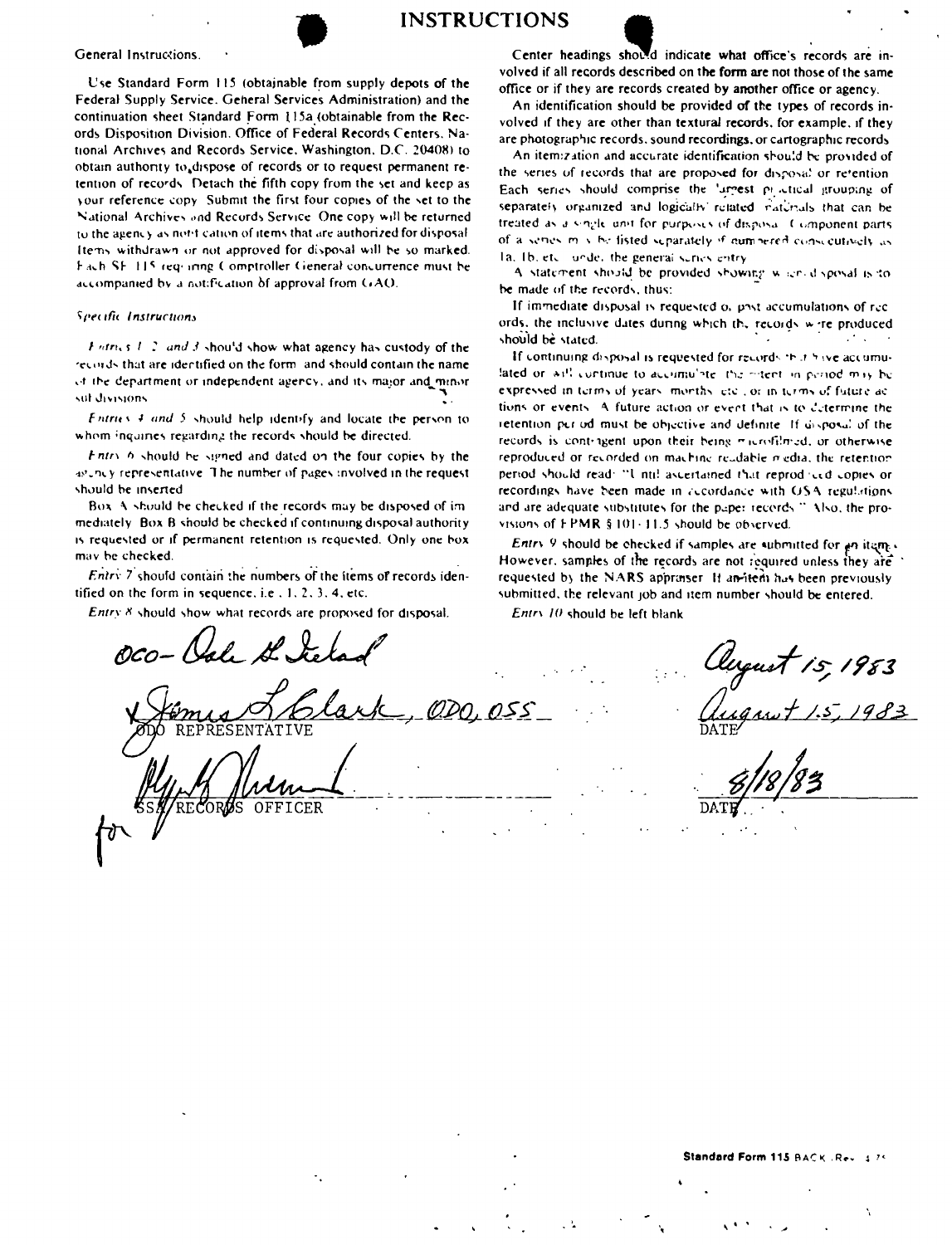# 1. Disability Inquiry Records

...

#### ODO-Controlled Correspondence Files

These files consist of individual folders containing records accumulated in processing and responding to a specific piece of ODO-controlled correspondence. Included in each folder is a copy of the original inquiry and final SSA response, and copies of interim responses. The folders are arranged in SSN sequence.

# 2. Recovery of Overpayment and Supplementary Medical Insurance (SMI) Premium Collection Records

The records described below accumulate in the controlling and accounting of all monies incorrectly paid to social security beneficiaries. They consist of records generated as a result of the automated system, Recovery of Overpayments, Accounting and Reporting (ROAR), and those created in recovering health insurance overpayments or in paying SMI premiums.

# a. Computer Input Coding Records

These files consist of Form SSA-1112, Accounts Receivable Coding Sheet, and equivalent documents used to enter accounting and statistical information into the ROAR System (DIB) and to manually annotate the SSA-5079, Health Insurance Overpayment Ledger Card (Obsoleted 1982), for Coal Mine Health and Safety Act (CMHASA) (Black Lung) Benefits and update the DEC System (Black Lung).

# b. Monthly Cumulative Records

These are monthly computer listings representing transactions through the last day of the month to which they pertain. They further contain a complete history of all established overpayment, and conserved and misused fund accounts, both open and closed.

end and the Attacks of Attacks and Attacks and Attacks and Attacks and Attacks and Attacks and Attacks and Attacks and Attacks and Attacks and Attacks and Attacks and Attacks and Attacks and Attacks and Attacks and Attacks

Destroy 1 year after final response.

Destroy upon verification of their acceptance in the ROAR and/or DEC Systems.



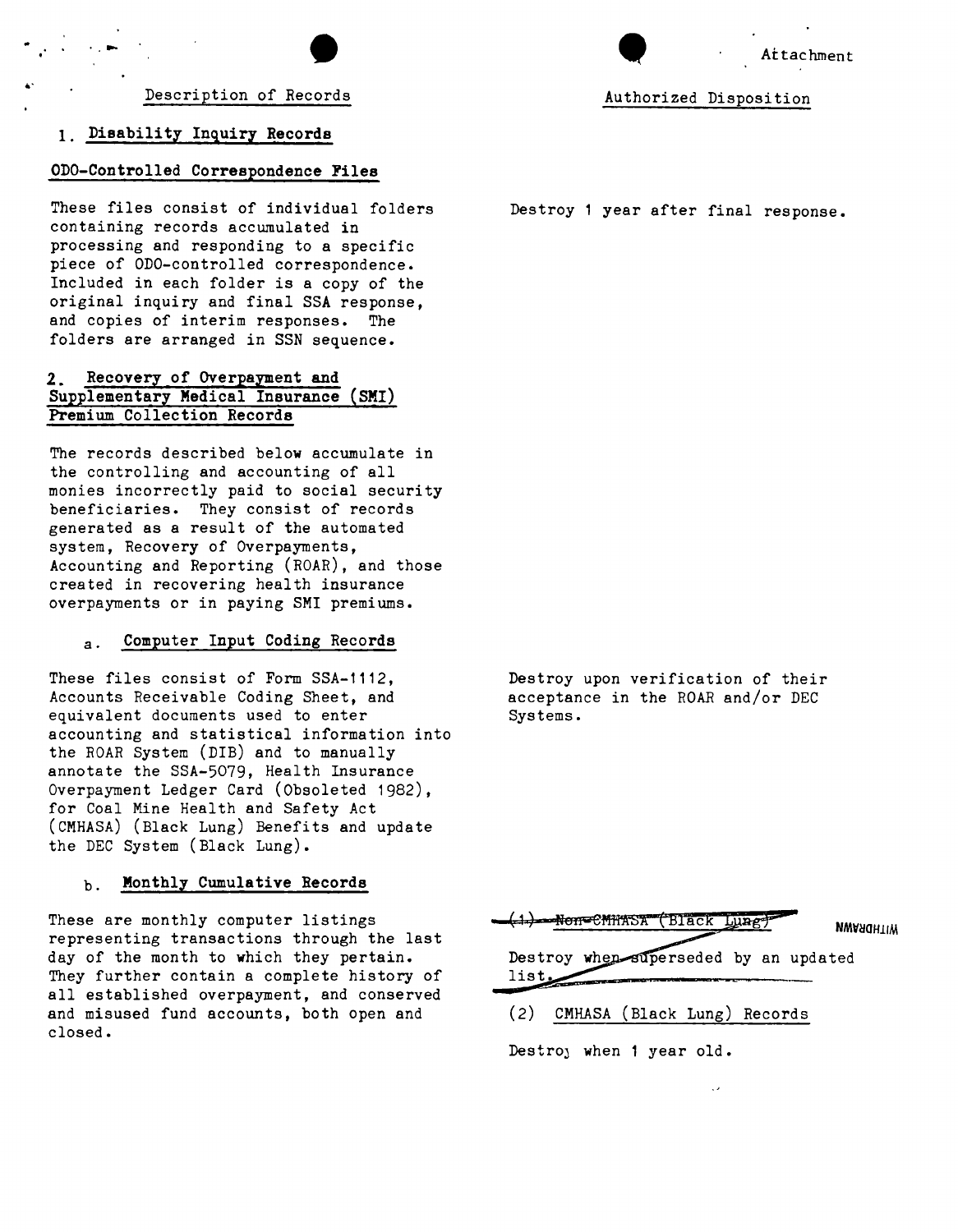# $\bullet$ Description of Records

# c. Remittance Registers

These records consist of Form SSA-124-U3, Remittance Register, or its equivalent. They identify all receipts of cash, checks. postal notes and money orders, including those related to the refund of health insurance overpayments or to the payment of SMI premiums and Coal Mine Health and Safety Act (Black Lung) overpayments.

# d. Health Insurance and CMHASA (Black Lung) Overpayment Ledger Cards

These records consist of Form SSA-5079, Health Insurance Overpayment Ledger Card (Obsoleted 1982), or its equivalent. The records are used to maintain a record of repayments by health insurance beneficiaries or Black Lung beneficiaries.

Authorized Disposition

Transfer to the FRC 3 years following the close of the calendar year in which dated. Destroy 6 years after the calendar year in which dated.

#### (1) Health Insurance Records

Transfer to FRC after conversion to ROAR System. Destroy 4 years after converted.

#### (2) CMHASA (Black Lung) Records

(a) Collection action waived or overpayments repaid: Transfer to the FRC 9 months after action waived or overpayment repaid. Destroy 4 years after action waived or overpayment repaid.

(b) Collection action suspended: Upon implementation of National Accounts Receivable or ROAR System, transfer to the FRC. Destroy 4 years after implementation into National Accounts Receivable or ROAR system.

# hecovery and Collection Action

#### Reports

These records consist of Forms SSA-3832 (formerly OA-0397), Report of Recovery and Collection Actions; and SSA-397, A Report of Recovery and Collection Actions (Health Insurance), or their equivalents. The records summarize activities regarding the recovery and collection of Title II and Title XVII overpayments and CMHASA (Black Luna overpayments from social security boseficiaries

# f. SMI Premium Control Records

These records consist of prenumbered Form SSA-1395-BK, Receipt and Transmittal of Refund Payments, Premium Payments and Returned Benefits Checks. The records are prepared to control all SMI premium remittances processed.

Destroy 3 years after the year in which dated

**WITHDRAWN** 

Destroy when 1 year old.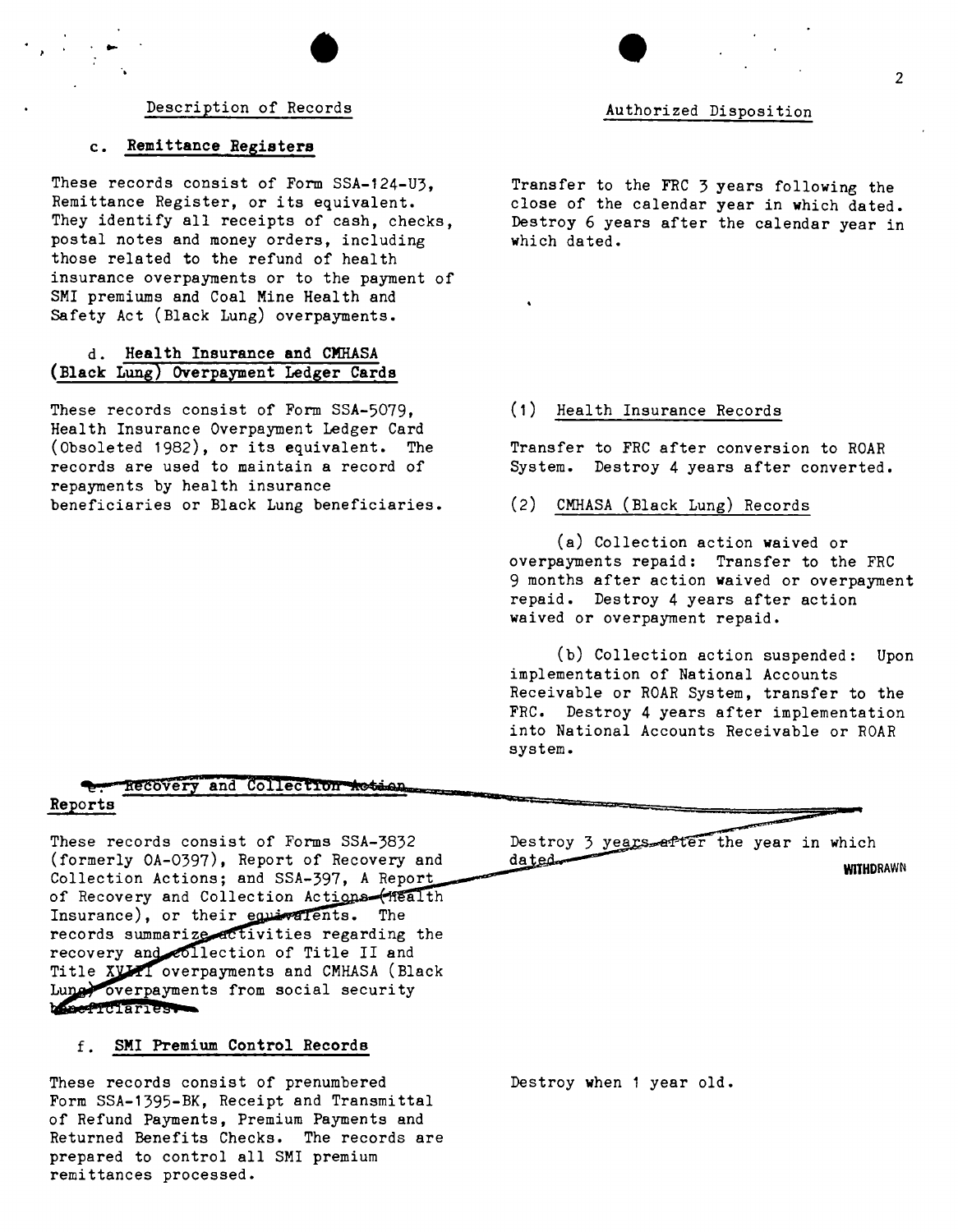Description of Records

#### 3. FISCAL AND AUDIT RECORDS

a. Benefit Detail Balanced Block Listings for CMHASA (Black Lung)

These listings include information on balanced blocks, out-of-balance blocks, and blocks with inconsistent items.

# b. Statements of Transactions and Supporting Recorda

These records consist of copies of SF-224, Statement of Transactions, or its equivalent. The records are prepared at the close of each accounting month. (Originals are forwarded to the Treasury Department pursuant to the Treasury Fiscal Requirements Manual.) Also included in this category are documents supporting the Statement of Transactions, such as Forms SSA-2049, Daily Report of Benefit Activity; the equivalent late, summary and final reports; SF-215, Deposit Ticket; SF-1081, Voucher and Schedule of Withdrawals and Credits; SF-1098, Schedule of Canceled Checks; SF-1184, Unavailable Check Cancellation; SF-1017G, Journal Voucher; SF-1166, Voucher and Schedule of Payments; Treasury Form 5515, Debit Vouchers; SSA-666, Adjustment in Trust Fund Accounts; copies of SSA-110-U4, Voucher and Schedule of Payments under Titles II and XVIII, Social Security Act, as Amended, and the CMHASA (Black Lung), used in preparation of daily report of benefit activity; and equivalent documents.

#### c. General Fund Reimbursement Reports

These records consist of reports of net reimbursement to the trust fund from general funds. Included are Prouty worksheets and computer listings which reflect general fund totals.

# d. Coal Mine Payment Benefit Edit Tapes

These records consist of daily worksheets which are used in compiling fiscal control totals. They are used in SSA's administration of the CMHASA (Black Lung) program.

Destroy after 90 days.

Transfer to FRC 1 year after close of fiscal year in which dated. Destroy 6 years and 3 months after period covered by account.

Transfer to FRC 1 year after close of fiscal year in which dated. Destroy 6 years and 3 *months* after period covered by account.

Destroy after 2 years.

Authorized Disposition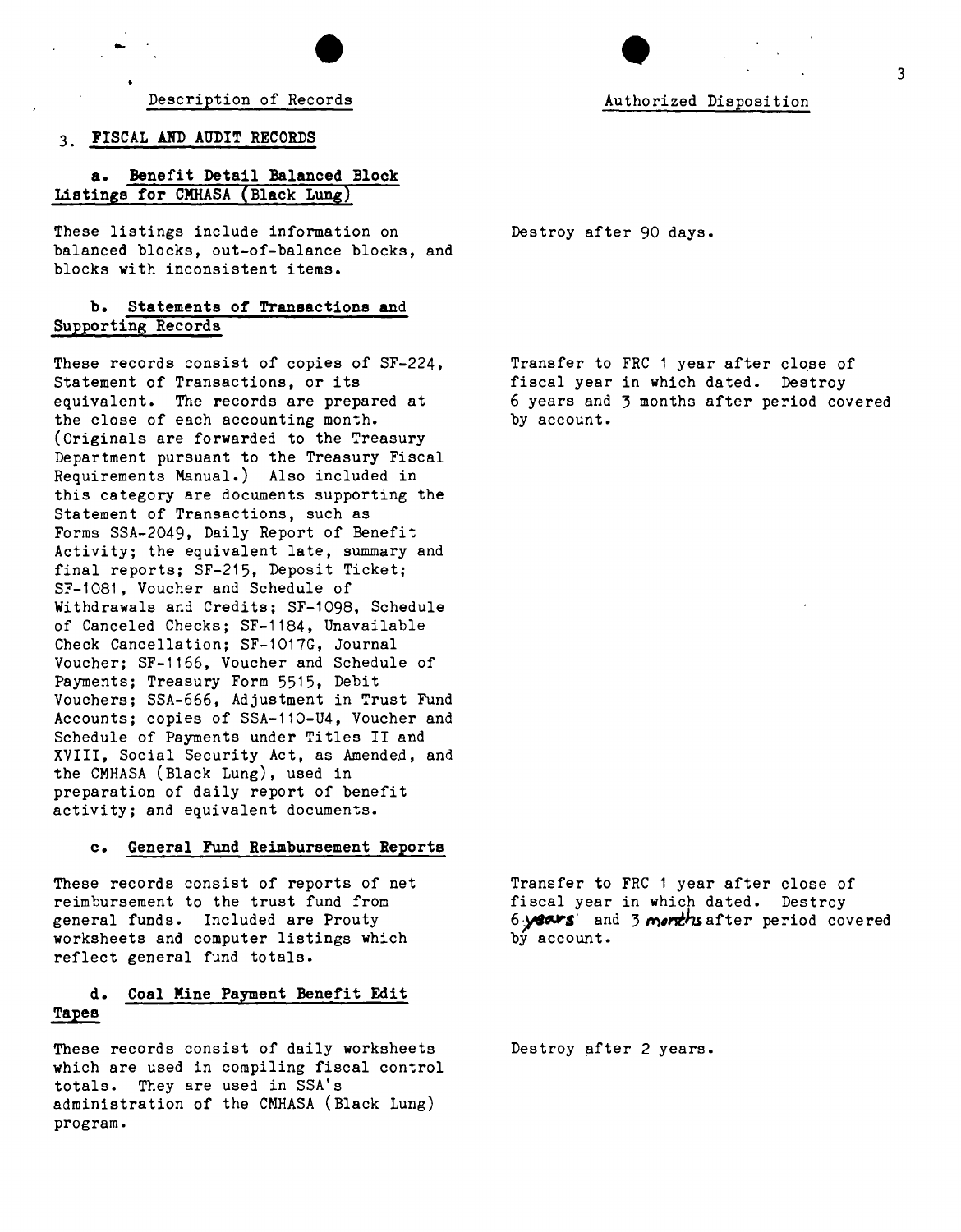Daily Cancellation Listings

· .-

\

These records are daily listings received from the Department of Treasury which identify all checks canceled by Treasury for a particular day. They are used as an aid in identifying out-of-balance

#### f Monthly-Gancellation Ligtings

These records are monthly listings received from the Department of Treasury which identify all checks canceled by Treasury for the month. The files are used by<br>Fiscal Control and Audit to verify that the total reflected on their copy of the monthly cancellation listing agrees with the total of the daily SF-1098. Schedule of <del>Ganceled Checks, Tecefved for the mont</del>h.

#### Returned Check Operations Listings

These listings contain check cancellation data on instances where computer=determined totals are not in agreement with the check canceriation listings and the SF-1098, Schedule of Canceled Checks.

#### 4. EXCEPTION PROCESSING RECORDS

# **a.** Social Security Benefit Payment Vouchers and Related Records

These records accumulate as a result of making benefit payments to social security beneficiaries under Titles II and XVIII of the Social Security Act, as amended, and under the Coal Mine Health and Safety Act. Included are copies of Forms SSA-110-U4, Voucher and Schedule of Payments under Titles II and XVIII, Social Security Act, as amended; Forms SSA-3925 through SSA-3932 (formerly SSA-107) , benefit and determination notices; SSA-101-U3 (formerly OA-C101C), Determination of Award (when manually processed by the Treasury Department outside of the EDP system) or their equivalents; and computer listings containing payment or stop-payment information, the originals of which have been submitted to the Department of Treasury.

Destroy after balansing operation has been completed.

WITHDRAWN

4

**WITHDRAWN** 

Bestroy after all discrepancies have been reconciled with the local Department of Treasury office. WITHDRAWN

# (1) Control copy of Form SSA-110

Destroy upon receipt of "Paid" copy from Fiscal Control and Audit.

#### (2) All other documents

Transfer to FRC after 90 days. Destroy 6 years and 3 months after period covered by account.

Authorized Disposition

Destroy on balancing monthly totals.